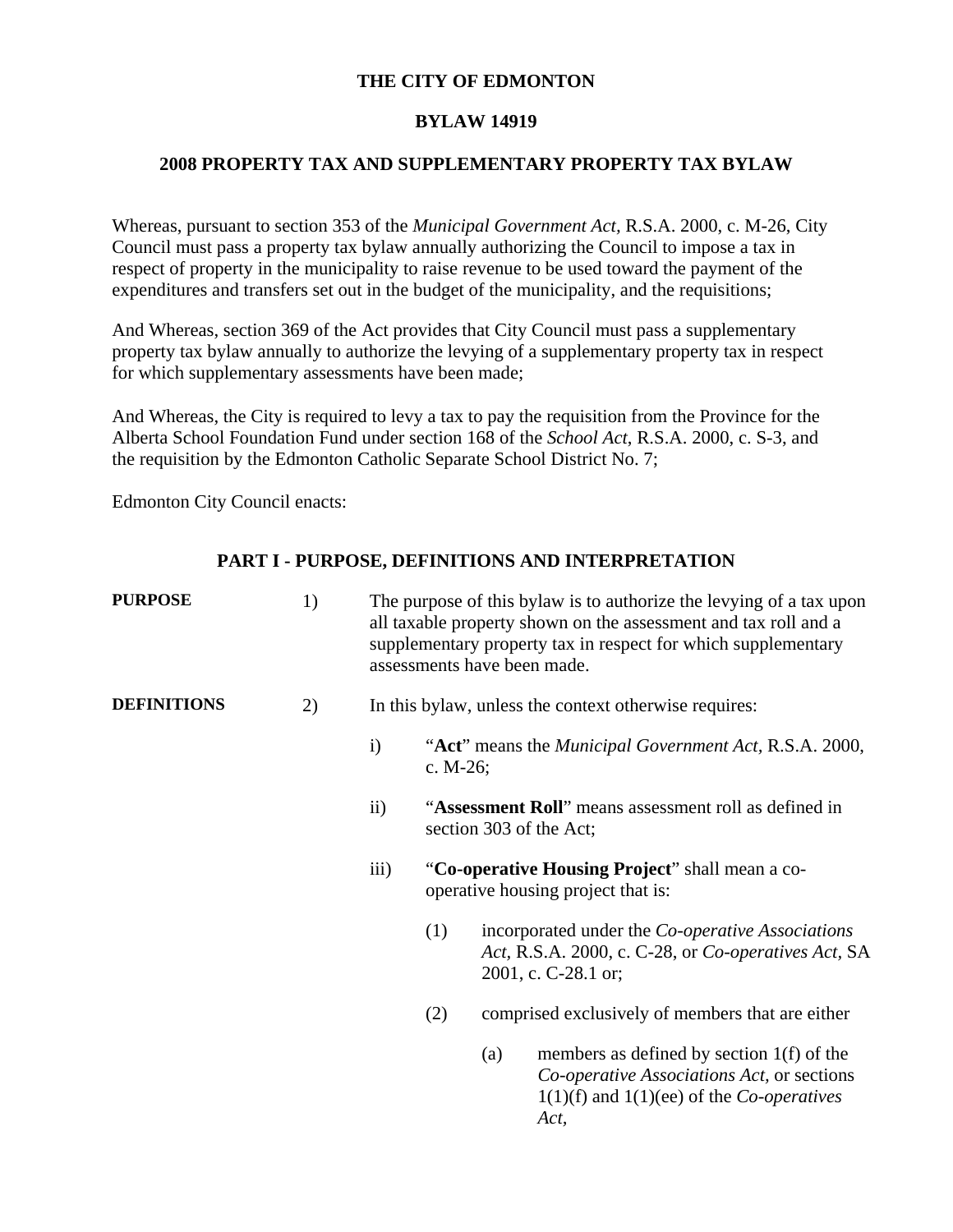- (b) the City of Edmonton, or
- (c) any combination of the above categories of A, B, and
- (d) includes property owned by a non-profit housing society incorporated under the *Societies Act,* R.S.A. 2000, c. S-14, and occupied by tenants.
- iv) "**Farmland"** means the farmland property as defined in section  $297(4)(a)$  of the Act;
- v) "**Machinery and Equipment**" means machinery and equipment used for manufacturing and processing as set out in section 297 of the Act;
- vi) "**Manufactured Home**" means manufactured home as defined in section 284(1)(m) of the Act;
- vii) "**Manufactured Home Community**" means manufactured home community as defined in section 284(1)(n) of the Act;
- viii) "**Mobile Home**" means mobile home as defined in section 284(1)(n.1) of the Act;
- ix) "**Non-Residential Property**" means non-residential property as defined in section 297(4)(b) of the Act;
- x) "**Other Residential**" includes residential property not being used for the purposes of single family dwelling;
- xi) "**Property Tax Roll**" means property tax roll as defined in section 329 of the Act;
- xii) "**Residential Assessment Class Property**" means residential property as defined in section 297(4)(c) of the Act;
- xiii) "**Single Family Residential**" includes:
	- (1) a detached dwelling occupied by a single family together with any other building located on the site which is ancillary to the use of the single family dwelling;
	- (2) a residential unit and parking unit, if any, occupied by a single family and established under the same condominium plan, provided that the said residential unit and parking unit, if any, are occupied and used by the same single family;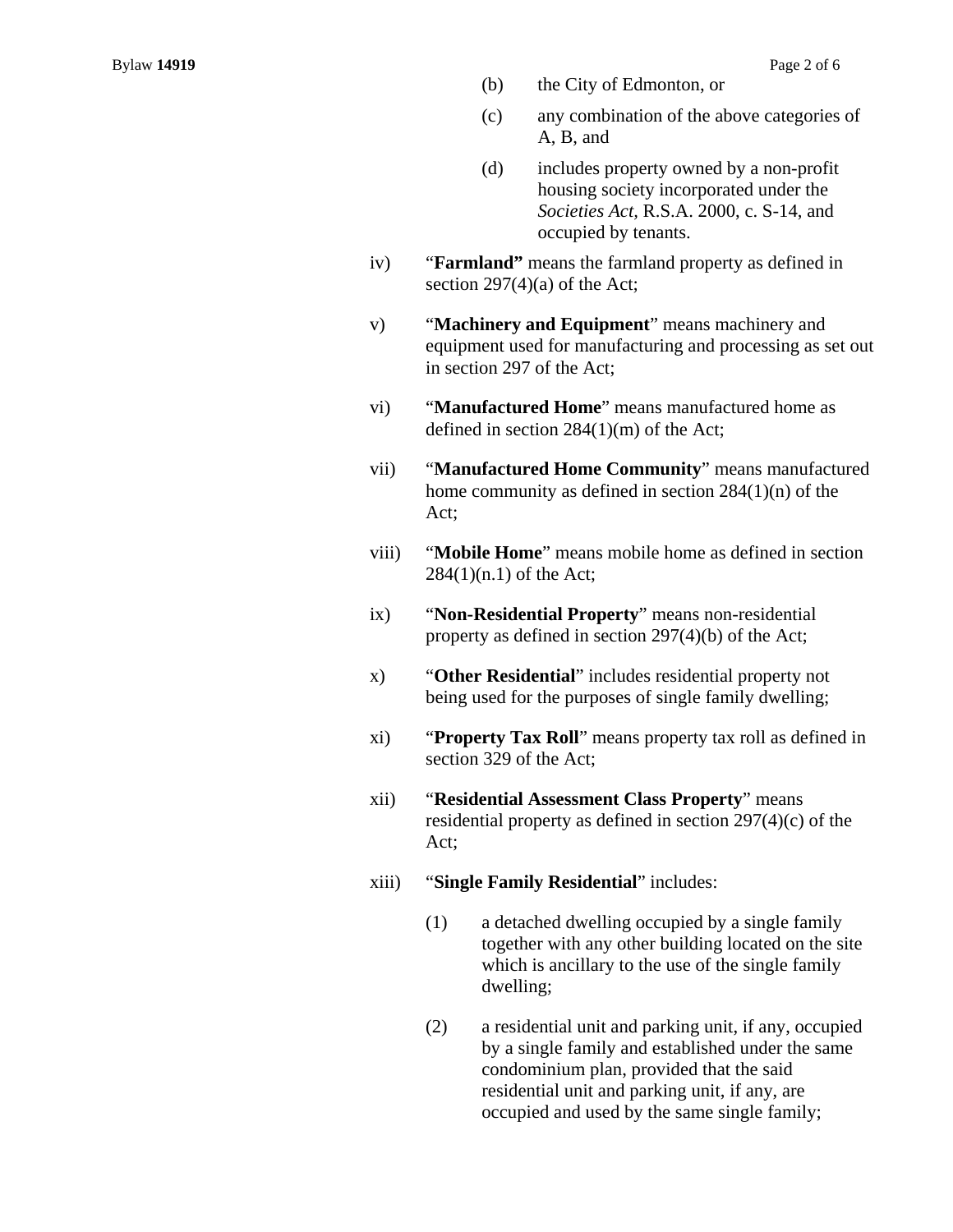- (3) a semi-detached dwelling unit, occupied by a single family, located on a single parcel of land forming the site thereof and registered as such at the Land Titles Office, together with any other building located on the site which is ancillary to the use of the semi-detached dwelling unit;
- (4) land and improvements forming the site of a Cooperative Housing Project comprised of detached or attached dwelling units each of which is occupied by a single family only together with any other buildings located on the site the use of which is ancillary to the use of the said dwelling units;
- (5) a Mobile Home or Manufactured Home located on a site in a mobile home park or Manufactured Home Community, and any other improvements located on the site and owned and occupied by the person occupying the Mobile Home or Manufactured Home;
- (6) vacant residential property.
- xiv) "**Supplementary Assessment**" means an assessment made pursuant to section 314 of the Act;
- xv) "**Supplementary Assessment Roll**" means a supplementary assessment roll as defined by section 315 of the Act;
- xvi) "**Supplementary Property Tax Roll**" means a supplementary property tax roll as defined by section 369 of the Act.
- **RULES FOR INTERPRETATION**  3) The marginal notes and headings in this bylaw are for reference purposes only.

### **PART II - ASSESSMENT CLASSES AND TAX RATES**

**ASSESSMENT**  4) For the purpose of the 2008 tax levy and supplementary tax levy, all assessed property within the City of Edmonton is hereby divided into one the following assessment classes and sub-classes.

- i) Residential Assessment Class Property:
	- (1) Single Family Residential;
	- (2) Other Residential.

**CLASSES AND SUB-CLASSES**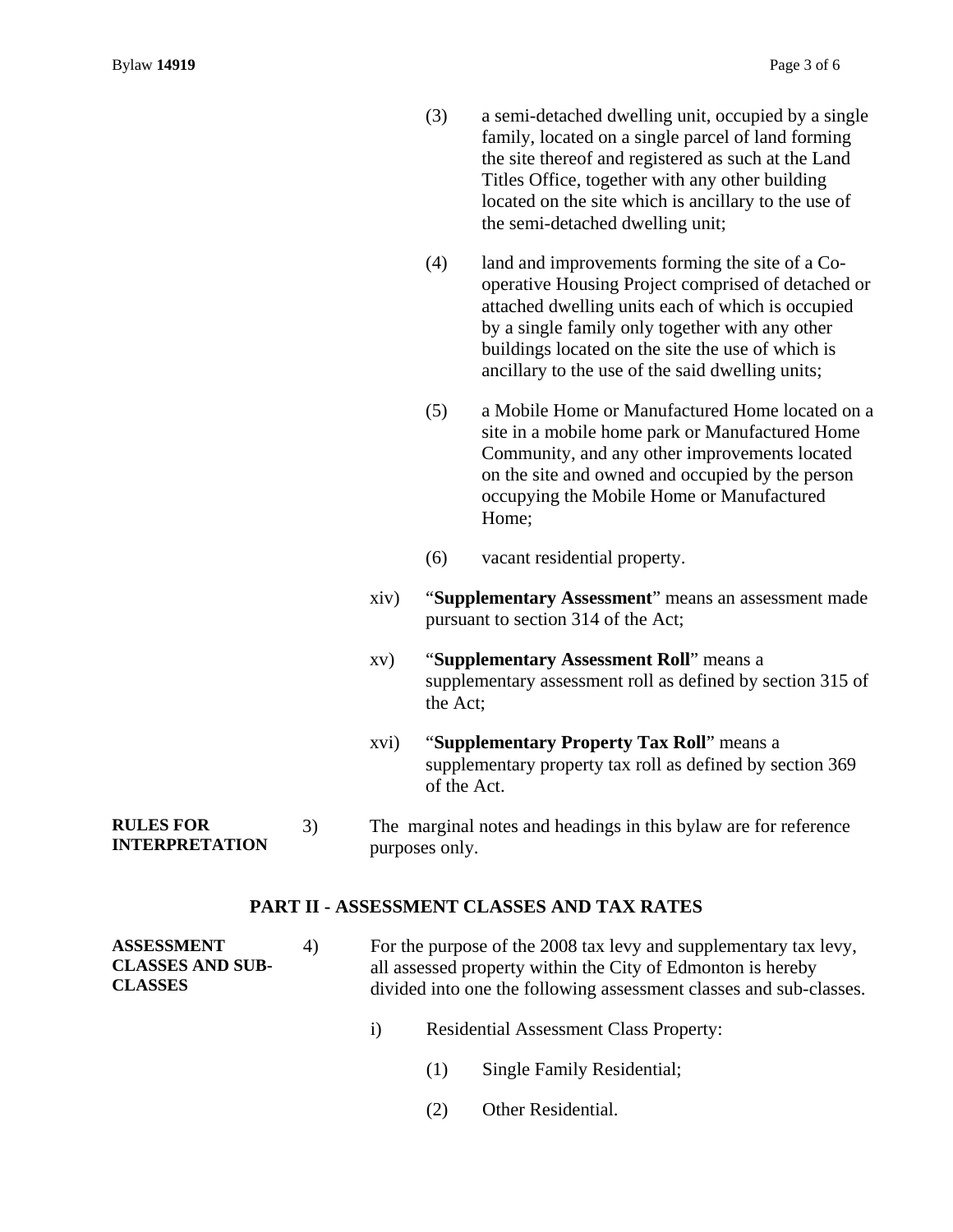| <b>Bylaw 14919</b>                                               |    |                     | Page 4 of 6                                                                                                                                                                                                                                                                                           |
|------------------------------------------------------------------|----|---------------------|-------------------------------------------------------------------------------------------------------------------------------------------------------------------------------------------------------------------------------------------------------------------------------------------------------|
|                                                                  |    | $\ddot{\text{ii}})$ | Non-Residential Property;                                                                                                                                                                                                                                                                             |
|                                                                  |    | iii)                | Farmland;                                                                                                                                                                                                                                                                                             |
|                                                                  |    | iv)                 | Machinery and Equipment                                                                                                                                                                                                                                                                               |
| <b>ALLOWANCE FOR</b><br><b>NON-COLLECTION</b><br><b>OF TAXES</b> | 5) |                     | Pursuant to section 359(2) of the Act, for the 2008 tax levy and<br>supplementary tax levy there shall be an allowance for the non-<br>collection of taxes at a rate not exceeding the actual rate of taxes<br>uncollected from the previous year's tax levy as determined at the<br>end of the year. |
| <b>LEVY OF TAX</b><br><b>RATES</b>                               | 6) | bylaw.              | The Chief Administrative Officer is hereby authorized to levy the<br>tax rates set out in Schedule "A" against the assessed value of all<br>taxable property shown on the Assessment Roll and the<br>Supplementary Assessment Roll and classified according to this                                   |

# **PART III - PROPERTY TAX ROLL AND PROPERTY TAX NOTICES**

| <b>PROPERTY TAX</b><br><b>ROLL</b>    | 7) | A Property Tax Roll shall be prepared in accordance with section<br>327 of the Act.                                                              |
|---------------------------------------|----|--------------------------------------------------------------------------------------------------------------------------------------------------|
| <b>PROPERTY TAX</b><br><b>NOTICES</b> |    | a) Property tax notices shall be prepared in accordance with section<br>333 of the Act for all taxable property shown on the Assessment<br>Roll. |
|                                       |    | b) Property tax notices shall be sent in accordance with sections 333                                                                            |

and 335 of the Act to the taxpayers.

# **PART IV - SUPPLEMENTARY PROPERTY TAX**

| <b>SUPPLEMENTARY</b><br><b>PROPERTY TAX</b><br><b>RATES</b> | 9)  | Subject to the provisions of section 369 of the Act, the<br>supplementary property tax rates for 2008 are the same as the<br>property tax rates set out in Schedule "A".       |
|-------------------------------------------------------------|-----|--------------------------------------------------------------------------------------------------------------------------------------------------------------------------------|
| <b>SUPPLEMENTARY</b><br><b>PROPERTY TAX</b><br><b>ROLL</b>  | 10) | A Supplementary Property Tax Roll shall be prepared in<br>accordance with section 369 of the Act.                                                                              |
| <b>SUPPLEMENTARY</b><br>PROPERTY TAX<br><b>NOTICES</b>      | 11) | a) Supplementary property tax notices shall be prepared in<br>accordance with section 369 of the Act for all taxable property<br>shown on the Supplementary Property Tax Roll. |
|                                                             |     | b) Supplementary property tax notices shall be sent in accordance<br>with section 369 of the Act to the persons liable to pay the taxes.                                       |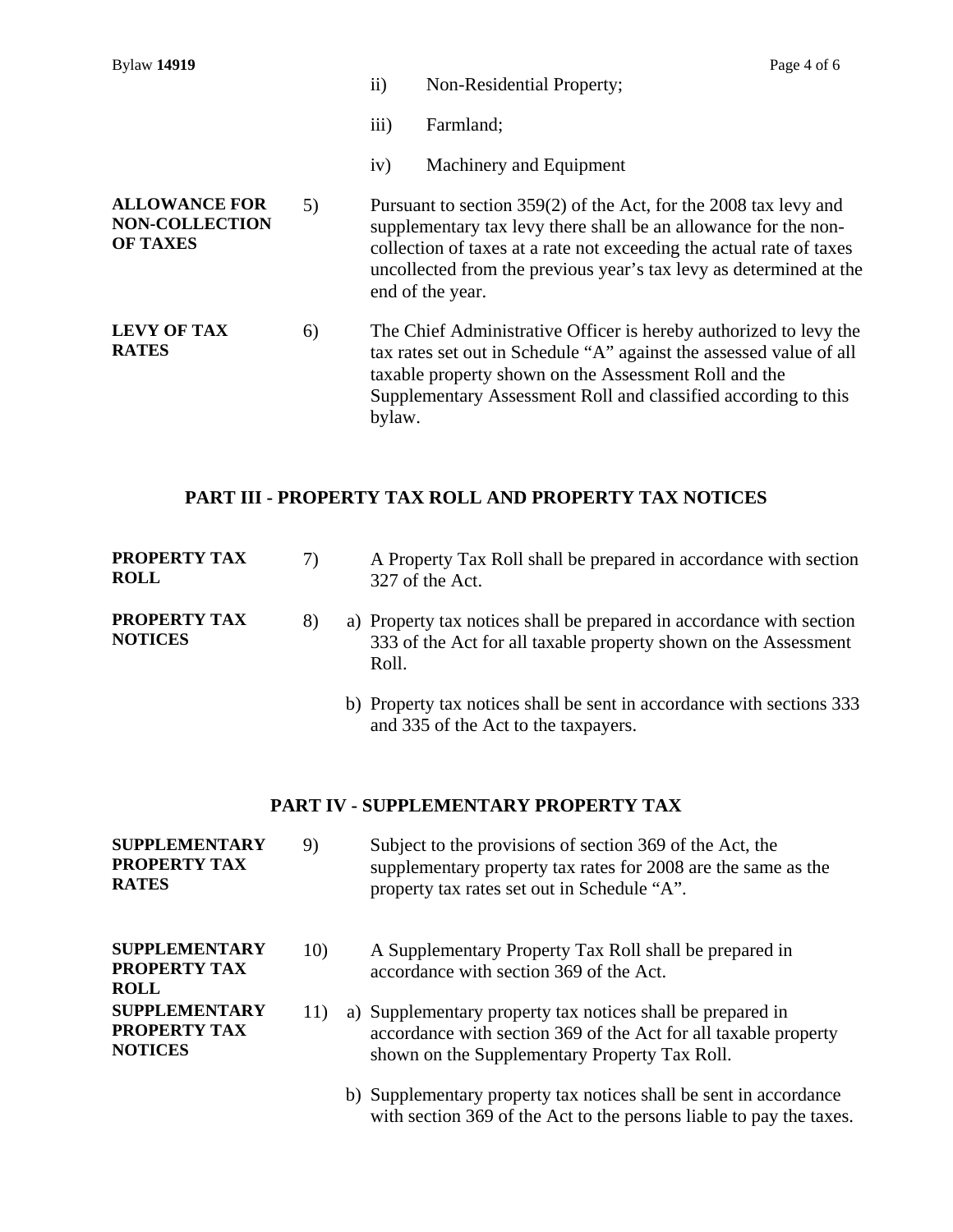Bylaw **14919** Page 5 of 6

# **PART V - GENERAL**

| <b>NUMBER AND</b><br><b>GENDER</b><br><b>REFERENCES</b> | 12) | All references in this by law will be read with such changes in<br>number and gender as may be appropriate according to whether the<br>reference is to a male or female person, or a corporation or<br>partnership. |
|---------------------------------------------------------|-----|---------------------------------------------------------------------------------------------------------------------------------------------------------------------------------------------------------------------|
| <b>REPEALS</b>                                          | 13) | Bylaw 14919 is repealed on May 1, 2018.                                                                                                                                                                             |
| <b>EFFECTIVE DATE</b>                                   | 14) | This by law takes effect after third reading and signatures have<br>been completed.                                                                                                                                 |

| Read a first time        | day of | A.D. 2008; |
|--------------------------|--------|------------|
| Read a second time       | day of | A.D. 2008; |
| Read a third time        | day of | A.D. 2008; |
| <b>SIGNED AND PASSED</b> | day of | A.D. 2008. |

THE CITY OF EDMONTON

 $\overline{a}$ MAYOR

l CITY CLERK